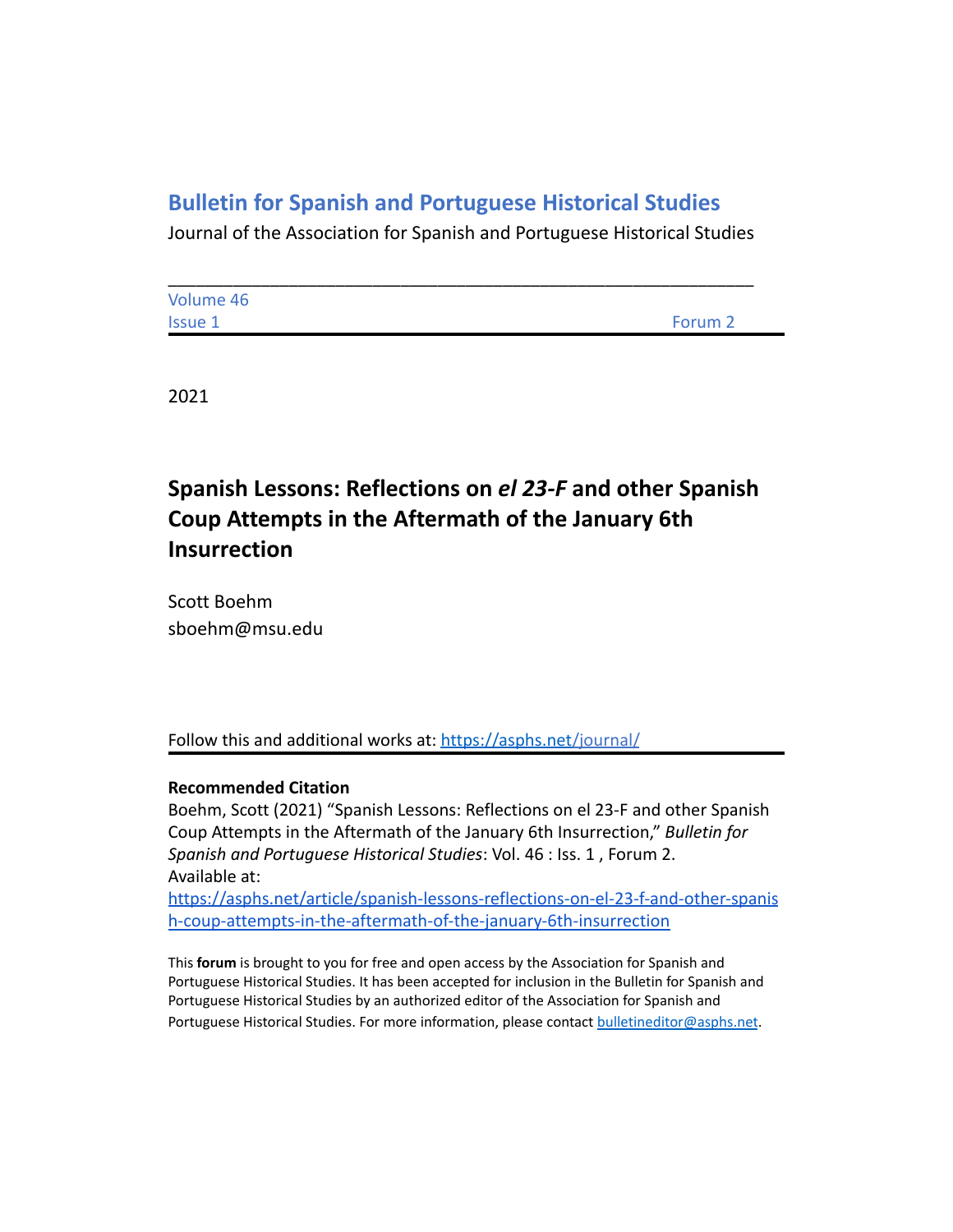## **Spanish Lessons: Reflections on** *el 23-F* **and other Spanish Coup Attempts in the Aftermath of the January 6th Insurrection**

#### **Scott Boehm**

Like many Spaniards and scholars of contemporary Spain, I watched the insurrection at the U.S. Capitol that took place on January 6, 2021 through the filter of *el 23-F*, the February 23, 1981 coup attempt that involved an armed assault on El Congreso de los Diputados.<sup>1</sup> After consuming an exorbitant amount of screen time filled with livestreams, news reports and raw footage of the day's disturbing events, first from my office desk and then from my home in mid-Michigan, I sent a WhatsApp message to a friend in Spain before going to bed as the presidential election results were still being certified long after midnight. It read: "*Aquí estamos viviendo un 23-F estilo americano, una mala noche la tiene cualquiera*." The reference was to the title of Eduardo Mendicutti's 1982 novel about *el 23-F*, that notoriously bad night that kept Spaniards on edge into the wee hours until King Juan Carlos I finally appeared on national television at 1:15am to condemn it, reassuring Spaniards that the situation was under control and that the recently restored Spanish democracy would live to see another day. The king's two-minute address came more than seven hours after 288 members of the Civil Guard under the command of Lieutenant Colonel Antonio Tejero interrupted a parliamentary vote to install Leopoldo Calvo-Sotelo as Spain's new president a month after Adolfo Suárez's sudden resignation. As on January  $6<sup>th</sup>$ , "*El Tejerazo*" was staged during a transfer of power that was temporarily suspended by a shocking act of organized violence. Shortly after Tejero infamously shouted "*¡Quieto todo el mundo!*," several rounds of submachine gun fire were shot off in the congressional chamber. Not long after that, Captain General Jaime Milans del Bosch of the III Military Region led more than 2,000 troops and fifty tanks into the streets of Valencia, where he promptly declared a state of emergency. The failed coup was over the next morning, but bullet scars are still visible in the ceiling of the Spanish Parliament today.

<sup>&</sup>lt;sup>1</sup> I would like to thank the people who read various versions of this article at different stages and offered differing views that contributed to its development. Sebastiaan Faber, Joseba Gabilondo, John Washington, Adam Lewis and Alistair Martin helped me work through and process the historical meanings and potential implications of January  $6<sup>th</sup>$  from the perspectives of Spanish and U.S. history. Additionally, the feedback from the anonymous reviewers proved invaluable and I am grateful to them both. I would also like to commend the Board of the *Bulletin for Spanish and Portuguese Historical Studies* for having the foresight to create a space for the publication of academic articles that grapple with the many types of crises we will undoubtedly continue to face in the future as both scholars and human beings living on an increasingly precarious planet.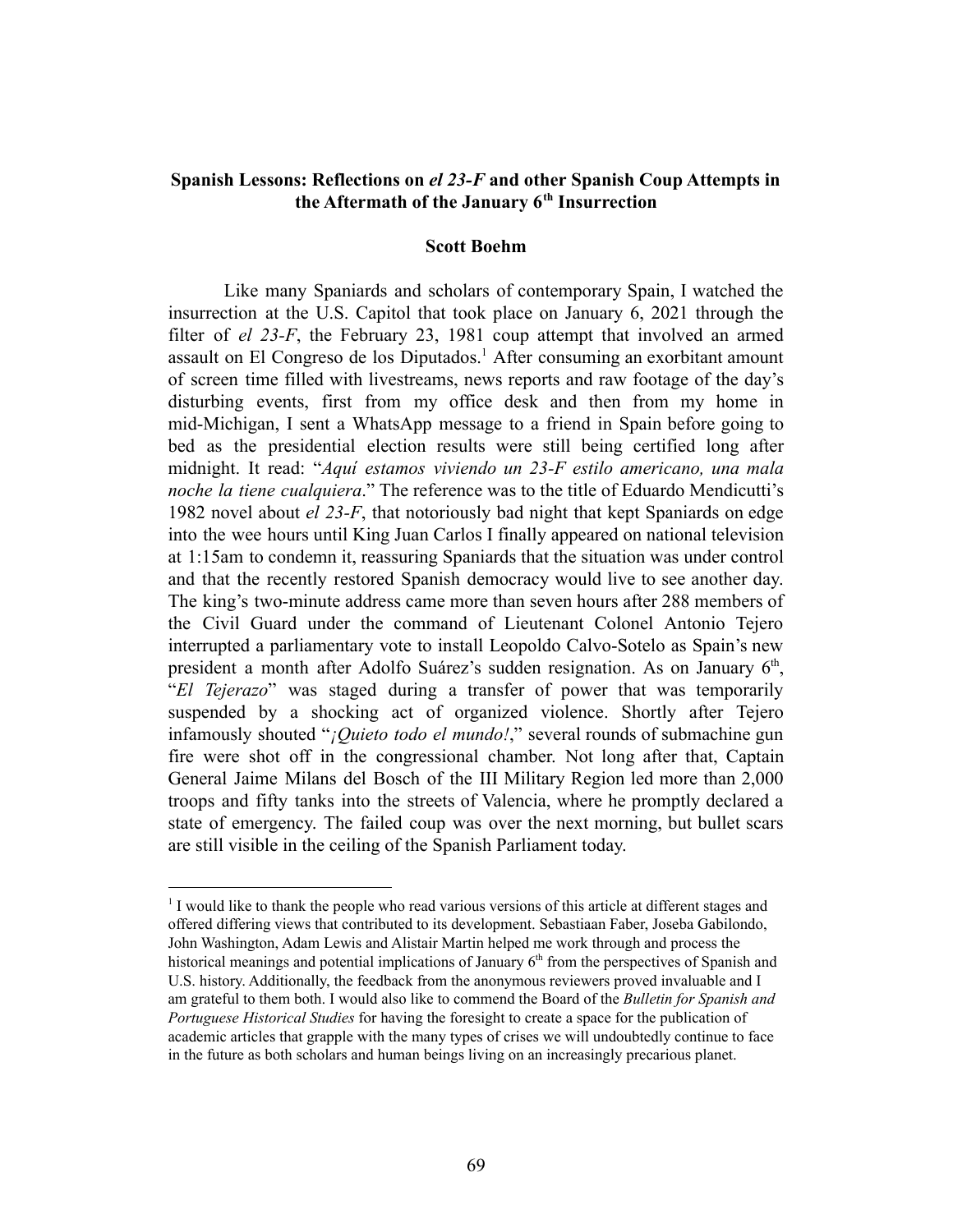While the legacy of January  $6<sup>th</sup>$  is contingent on its evolving narration and future events that will retroactively determine its meaning, including the outcomes of the House of Representatives Select Committee to Investigate the January 6<sup>th</sup> Attack on the U.S. Capitol, *el 23-F* quickly became a foundational moment in "*la Transición*" that followed Francisco Franco's death in 1975. It also provided a much-needed dose of political legitimacy to Franco's hand-picked successor as the country's head of state, since Juan Carlos I had publicly sworn his allegiance to the man who had raised him like a son, as well as to the principles of Franco's *Movimiento Nacional*. Thus, the failed coup attempt ratified the dubious democratic credentials of the king, instantly producing a generation of "*Juancarlistas*" and cementing his place within what the historian Ferran Gallego and others have called "*el mito de la Transición*" for decades until both the king and that political process came under intense scrutiny during the first two decades of the  $21<sup>st</sup>$  century.<sup>2</sup> This was due, in large part, to the emergence of the historical memory movement during the first decade and *el 15-M indignados* movement during the second, as well as the historical revisionism and cultural criticism they have engendered.<sup>3</sup> Such shifts, combined with a series of scandals and corruption charges, prompted the celebrated hero of the official narrative of *el 23-F* to abdicate the throne to his son in 2014 and to go into 'voluntary exile' in 2020.

In the aftermath of January 6<sup>th</sup>, memories of *el rey emérito* loomed large as references to *el 23-F* could be found on social media and in the press. One of the most notable examples of this was a column by Giles Tremlett in *The Guardian*, which was republished in Spanish by *elDiario.es*, in which Tremlett rightly echoed the shared experience of "déjà coup" in the title of his article, "For Spaniards who remember 1981, the storming of the Capitol looked eerily familiar."<sup>4</sup> This rang true because in addition to the fact that both events involved the takeover of congressional buildings during a contentious transfer of power, much of which was broadcast live or replayed on television in the days after in the case of *el 23-F*, there were other eye-catching parallels. For instance:

Spain's attackers— reactionary followers of the dictator General Francisco Franco, who had died six years earlier— were also led by men in silly hats, although Lieutenant Colonel Antonio Tejero was sporting the patent

<sup>2</sup> Ferran Gallego, *El mito de la Transicison: La crisis del franquismo y los orígenes de la democracia (1973-1997)*, (Barcelona: Crítica, 2008).

<sup>3</sup> See, for example, Martínez, Guillem (Ed.), *CT o la Cultura de la Transición: Crítica a 35 años de cultura Española*, (Madrid: DeBolsillo, 2012)

<sup>4</sup> See Giles Tremlett, "For Spaniards who remember 1981, the storming of the Capitol looked eerily familiar," *The Guardian*, January 9, 2021.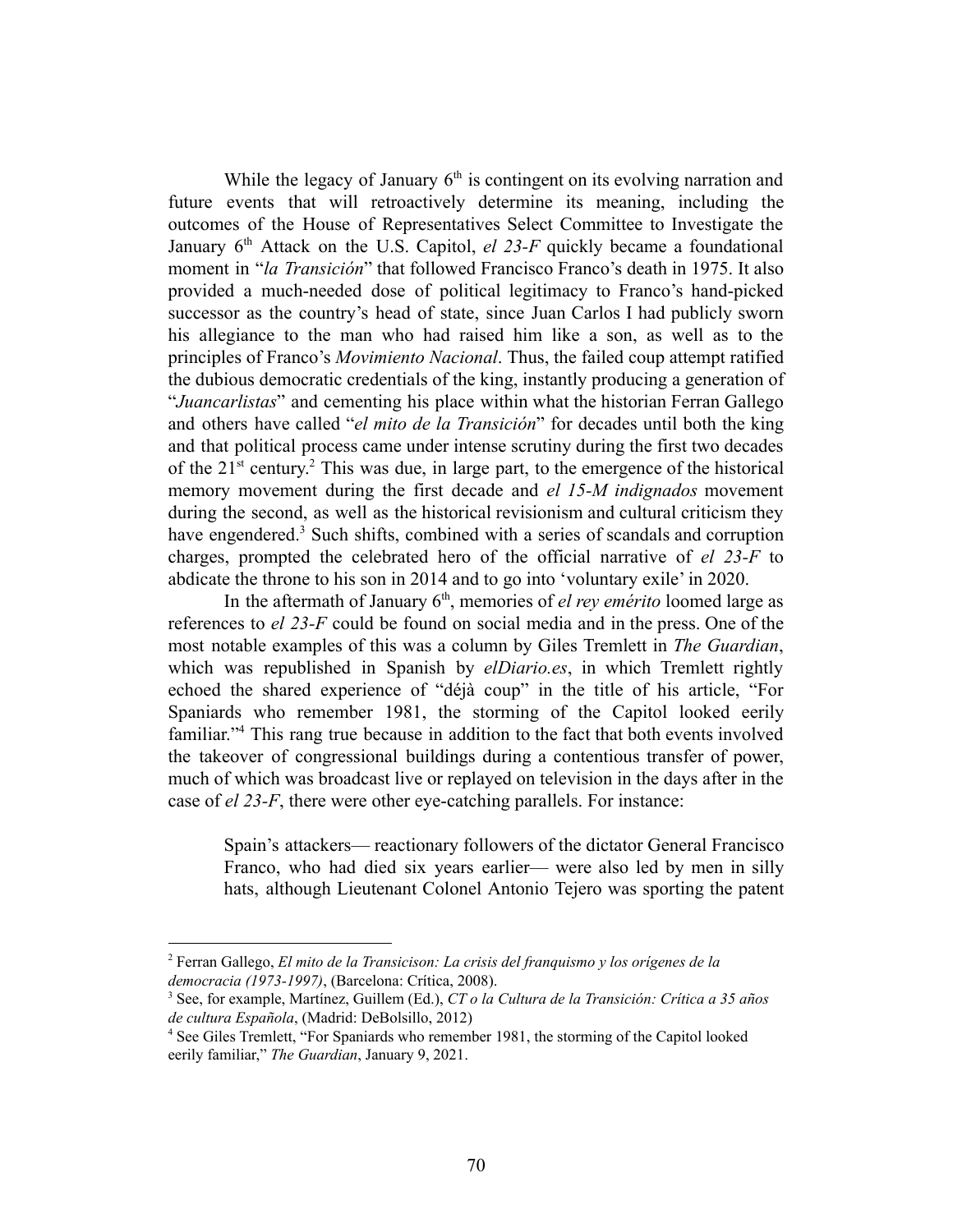leather tricorn of Spain's civil guard paramilitary police force rather than a pair of buffalo horns.<sup>5</sup>

The comic aspect of both events is, indeed, one of the most conspicuous ways in which they are likely to remain connected in Spanish cultural memory. However, Tremlett follows this resemblance with the statement that "comparisons mostly end there" before distinguishing what occurred in Spain in 1981 as "a proper coup attempt, not a shambolic human tidal wave containing costumed followers of an egomaniacal conspiracy theorist."<sup>6</sup> If Tremlett acknowledges the farce now commonly associated with *el 23-F*, which was due as much to Tejero's distinctive moustache and butchering of the Spanish language ("*¡Se sienten, coño!*") as it was to the *tricornio* placed upon on his head, while still taking the threat it represented seriously, he is quick to dismiss the gravity of the U.S. insurrection for appearing excessively carnivalesque and rather disorganized. He concludes by claiming that "an incident like this can be purifying and clarifying," and that "for Spain it marked the limits of violence and the definitive end of the rotten era of Francoism," reproducing the official narrative of *el 23-F*, in which "democracy and its institutions proved resilient, just as they have in the United States."<sup>7</sup>

But such a conclusion is only possible if one ignores the fact that the limited democracy that exists in Spain today is, in part, a consequence of *el 23-F* and how it has been narrativized as the definitive end of the dictatorship through which the consolidation of a (re)new(ed) democratic Spain was achieved, in idyllic fashion. This is a story that has been propagated by a myriad of history books, novels, films and television shows, a slew of which came out in anticipation of the  $30<sup>th</sup>$  anniversary of the failed coup a decade ago, including Javier Cercas' celebrated *Anatomía de un instante*, which won numerous accolades and awards, including the Premio Nacional de Narrativa in  $2010$ .<sup>8</sup> In her lucid analysis of what amounts to a veritable *23-F* culture industry, H. Rosi Song argues that "after a long, repressive, and authoritarian dictatorship, the democratic 'triumph' of the failed coup came to be used as a defense against criticisms of the imperfect nature of the country's political transformation."<sup>9</sup> In contrast, Emilio Silva, president of the Association for the Recovery of Historical Memory, offers a very different reading:

<sup>5</sup> Ibid.

<sup>6</sup> Ibid.

<sup>7</sup> Ibid.

<sup>8</sup> See also the film *23-F: la película* (Dir. Chema de la Peña 2011) and the tv miniseries *23-F: el día más difícil del Rey* (Dir. Sílvia Quer 2009)

<sup>9</sup> H. Rosi Song, *Lost in Transition: Constructing Memory in Contemporary Spain*, (Liverpool: Liverpool UP, 2016), 53.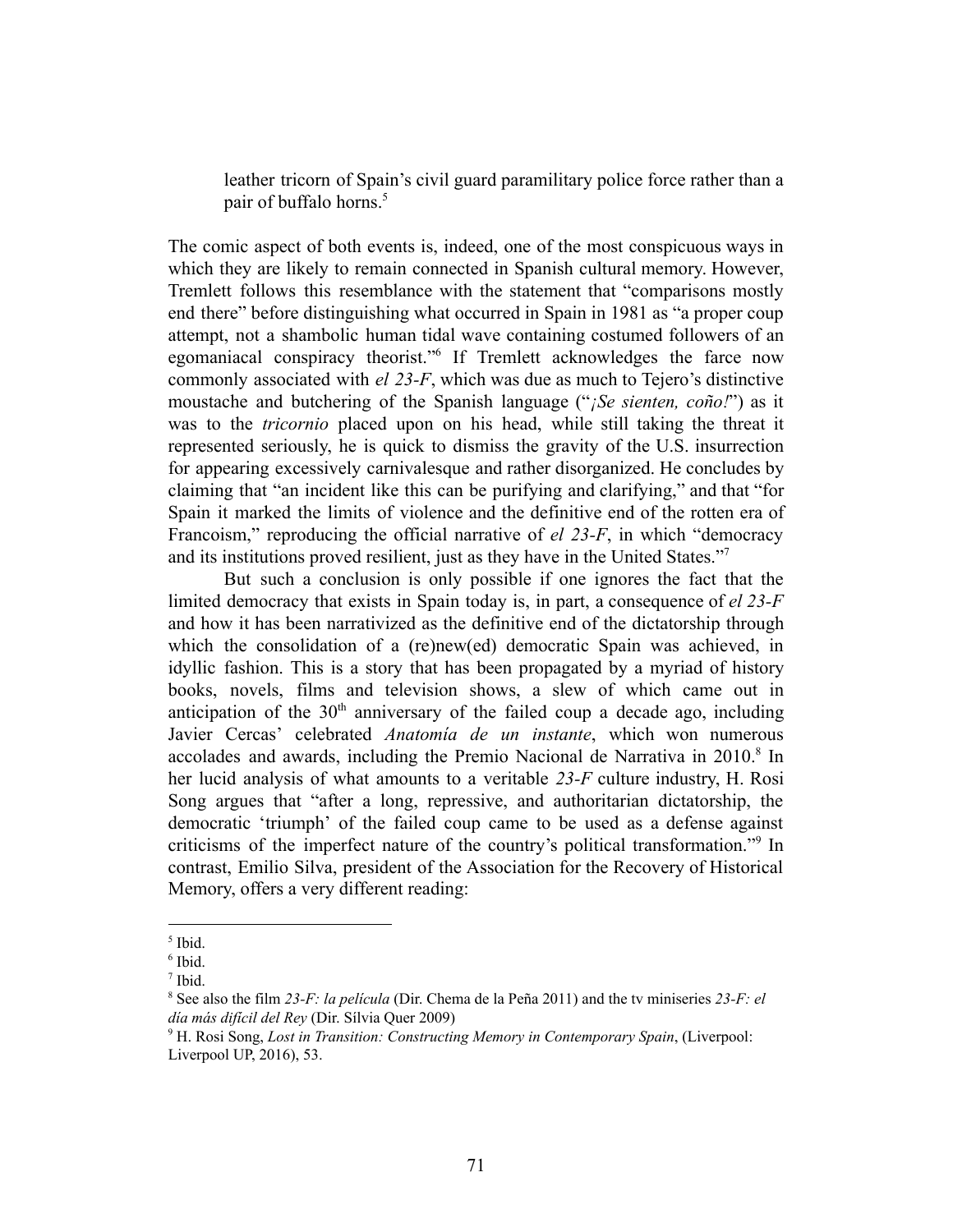Cuando termina la dictadura, los organizadores del orden establecido tienen tenso y muy desarrollado el músculo de la producción de miedo permanente. Los más de 580 muertos por violencia política, entre 1976 y 1981, permitieron que el miedo a la dictadura se transformara en miedo a la democracia. Se trataba de un triunfo de las élites: gracias a esa forma de autoparálisis social podrían morir impunemente en la cama, arropadas por todos sus privilegios. En ese festival de miedos artificiales hacía falta una traca final, un cerrojazo que permitiera dedicar las energías a otras cosas pero dejara definitivamente cubierto ese flanco. Y el 23F fue el gran susto. $10$ 

In both the official narrative and Silva's alternative account, *el 23-F* is treated as the climax of a historical process, but they differ sharply in terms of the process to which they refer. While the official narrative posits *el 23-F* as the end of a dictatorship whose (farcical) specter was unable to thwart Spain's triumphal transition to democracy thanks to the heroic intervention of a democratic king, Silva's narrative posits it as the final act in a carefully orchestrated transference of fear that characterized the Francoist dictatorship to "democratic" Spain, setting limits to how far democratization could go in a country still haunted by Franco's shadow, and perpetuating the state of impunity established under his vicious rule.

Thus, one of the lessons that *el 23-F* has to offer observers of January 6 and the depths of the political crisis it signals is the power of narration to shape cultural memories of a failed coup attempt. Cultural memory is a battlefield of sorts itself as signified by the common use of 'memory battles' or 'memory wars' to describe disputes over the past and its political import in the present in a variety of national contexts, including, of course, the contemporary Spanish one.<sup>11</sup> But this is not the only lesson that can be gleaned from *el 23-F* or a pair of coups that sought to stop democracy in its tracks much earlier in  $20<sup>th</sup>$  century Spain. Nor, perhaps, is it the most important. In what follows, I seek to sketch how *el 23-F* functions as a screen memory that blocks out cultural recognition of the traumatic memories and historical lessons of those other two coups, both of which took place in the 1930s. To our collective detriment, this function of *el 23-F* effectively thwarts our ability to cognitively map their relevance to January  $6<sup>th</sup>$  and the moment of danger we occupy due to the return of ethnic/religious nationalism, authoritarianism and fascism on the global stage in the form of Donald Trump and

<sup>10</sup> Emilio Silva, "¡Con miedo todo el mundo!," *Público*, February 25, 2016.

<sup>11</sup> See, for example, Sebastiaan Faber, *Memory Battles of the Spanish Civil War: History, Fiction, Photography*, (Nashville, TN: Vanderbilt University Press, 2018).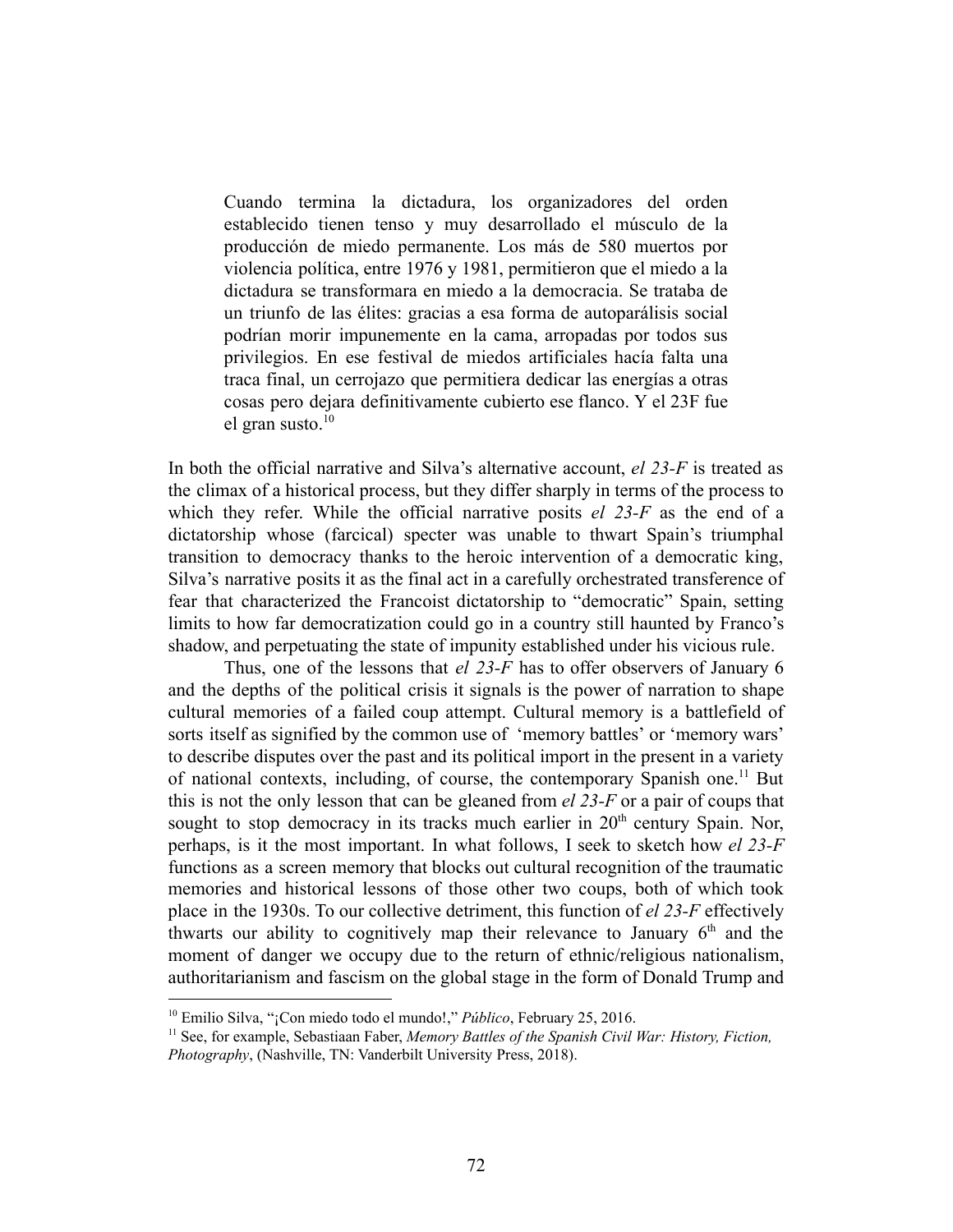Trumpism in the U.S., Jair Bolsonaro in Brazil, and Narendra Modi in India, as well as the emergence of the far-right political party Vox in Spain and similar parties across Europe that have taken power in countries such as Poland and Hungary in recent years.

#### *El 23-F* **as Screen Memory**

In his 1899 essay on the topic, Sigmund Freud proposed that screen memories are produced as a result of displacement in which one memory that is closely associated with another objectionable memory takes the place of the traumatic memory, which is, in turn, repressed due to its emotionally charged, threatening content that is the very source of resistance to its being recalled in the first place. As Freud states, "the result of the conflict is therefore that, instead of the mnemic image which would have been justified by the original event, another is produced which has been to some degree associatively *displaced* from the former one."<sup>12</sup> While Freud's focus was on childhood memories, the concept has been adapted by scholars such as Marita Sturken, who has applied it to cultural memories of the Vietnam War and the AIDS epidemic in the U.S.<sup>13</sup> In her book *Tangled Memories*, she writes:

Freud's work has been particularly significant in problematizing the concept of forgetting. He was primarily interested not in why memories were retained but in what they were hiding […] In Freud's formulation, forgetting is an *active* process of repression, one that demands vigilance and is designed to protect the subject from anxiety, fear, jealousy, and other difficult emotions. The concept of a screen memory is particularly useful in thinking about how a culture remembers. Cultural memory is produced through representation— in contemporary culture, often through photographic images, cinema, and television. These mnemonic aids are also screens, actively blocking out other memories that are more difficult to represent.<sup>14</sup>

<sup>&</sup>lt;sup>12</sup> Sigmund Freud, "Screen Memories," (1899), 307, reprinted in Howard B. Levine & Gail S. Reed (Eds), *On Freud's* "*Screen Memories*," (London: Routledge, 2015), 9.

<sup>14</sup> Marita Sturken, *Tangled Memories: the Vietnam War, the AIDS Epidemic and the Politics of*  $13$  For example, in the case of the Vietnam War, Sturken claims that, in the United States, narratives of U.S. veterans of that war overshadow the traumatic experiences of Vietnamese civilians and veterans, rendering them virtually invisible and forgotten to cultural memory.

*Remembering*, (Los Angeles: U of California P, 1997), 8.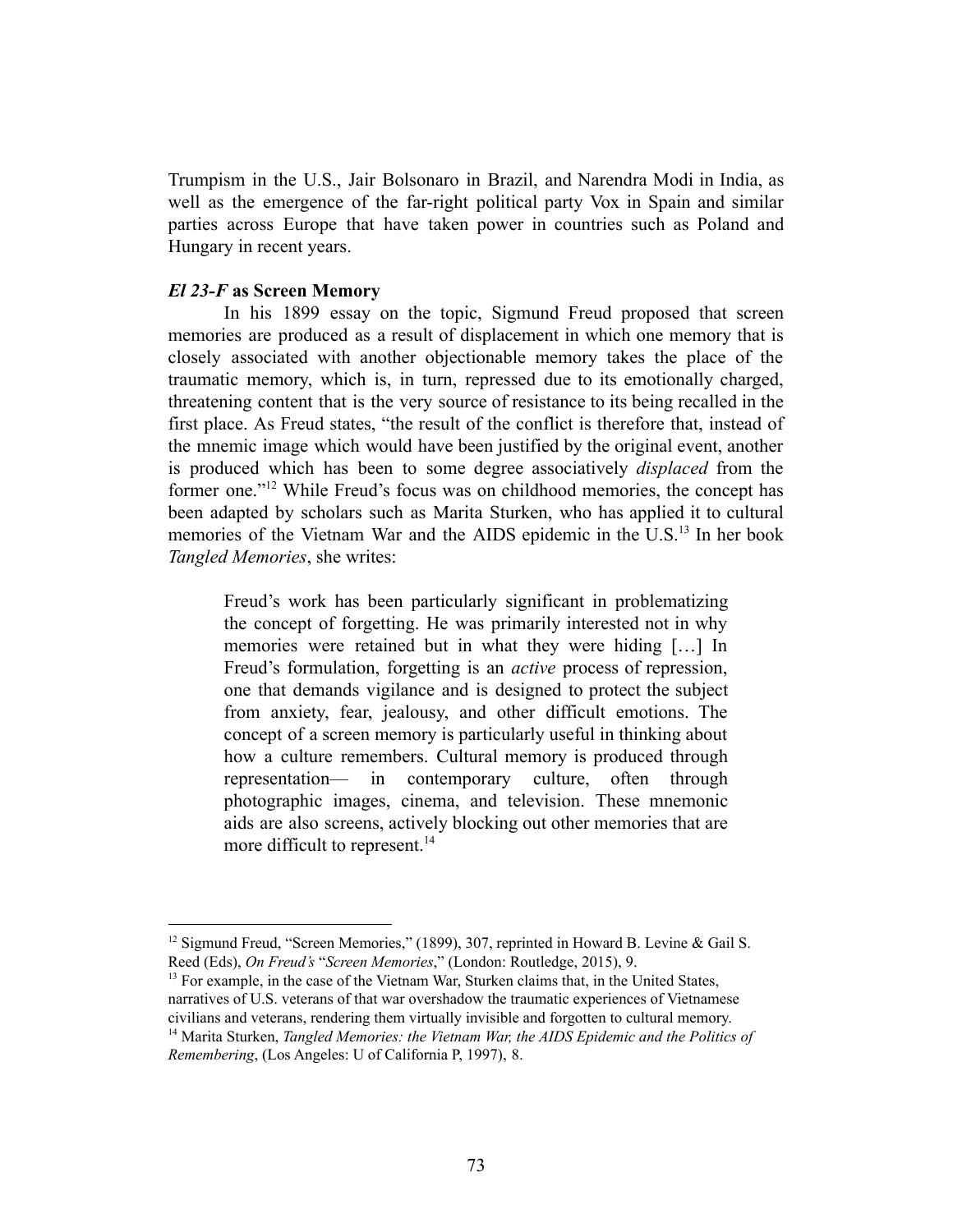Sturken's point that Freud— perhaps better than anyone before him— grasped that memories have both the capacity to retain personal (and collective or cultural) experience, *as well as to hide it* is particularly pertinent when positing *el 23-F* as a screen memory. This is especially so when considering the psychoanalyst Eugene J. Mahon's observation about what he considers "a neglected Freudian discovery," that "historical accuracy is not their prime concern."<sup>15</sup> This is because the function of screen memories is to offer protection from rather than high fidelity to the truth. In the case of *el 23-F*, this insight begs the question of what objectionable truths do mass-produced cultural memories of *el 23-F* seek to repress when they are so frequently in the service of the official narrative. While one possible answer to this question involves interrogating the various lacunae related to the unfolding of that day's events, including considerable speculation that the king himself may have been involved in the plot, a truly traumatic prospect— if true for any remaining *juancarlista* or defender of the myth of the Transition, I am more interested in another possible answer that entails traumatic memories of the 1936 coup that ignited the Spanish Civil War, as well as the 1932 coup that foreshadowed it.<sup>16</sup>

But before shifting the focus to the 1930s, I would like to return briefly to January  $6<sup>th</sup>$  in order to provide another notable example of how it elicited cultural memories of *el 23-F* in Spain as a means to arrive to that "low, dishonest decade" by way of what I will consider as screen memories.<sup>17</sup> In his capacity as Director of El Instituto Cervantes, Luis García Montero, the celebrated poet and former Izquierda Unida candidate for president of La Comunidad de Madrid, began two days of talks in Madrid to commemorate the  $40<sup>th</sup>$  anniversary of *el* 23-F by referencing the January  $6<sup>th</sup>$  insurrection that had occurred one month earlier. In his opening comments, García Montero referenced "*la invasión del Capitolio*" as "*un movimiento irracional*" that, by its very citation within this context, would appear to be related somehow to *el 23-F*. However, García Montero conspicuously failed to offer any critique of January  $6<sup>th</sup>$  by way of *el 23-F*, or vice versa, making his scant words on the subject appear more as a public moment of free association

<sup>15</sup> See Eugene J. Mahon (2016) "Screen Memories: a Neglected Freudian Discovery?," *The Psychoanalytic Quarterly*, 85:1, 59-88.

<sup>&</sup>lt;sup>16</sup> There is not sufficient space here to elaborate on the possibility that King Juan Carlos I was involved in the coup plot, a long-standing controversy that falls outside the scope of this article. Various competing theories concerning the origin and intentions of the coup, as well as its possible organizers, including the king, are covered in detail by Emmanuel Rodríguez López in *Por qué fracaso la democracia en España. La Transición y el régimen del '78*, (Madrid: Traficantes de sueños, 2015), 256-264. See also Jesús Palacios, *23-F. El Rey y su secreto*, (Madrid: Libros Libres, 2010), as well as Juan Carlos Monedero, *La Transición contada a nuestros padres. Nocturno de la democracia española*, (Madrid: Catarata, 2013), 152-159.

 $17$  The line is from W.H. Auden's most well-known poem. "September 1, 1939."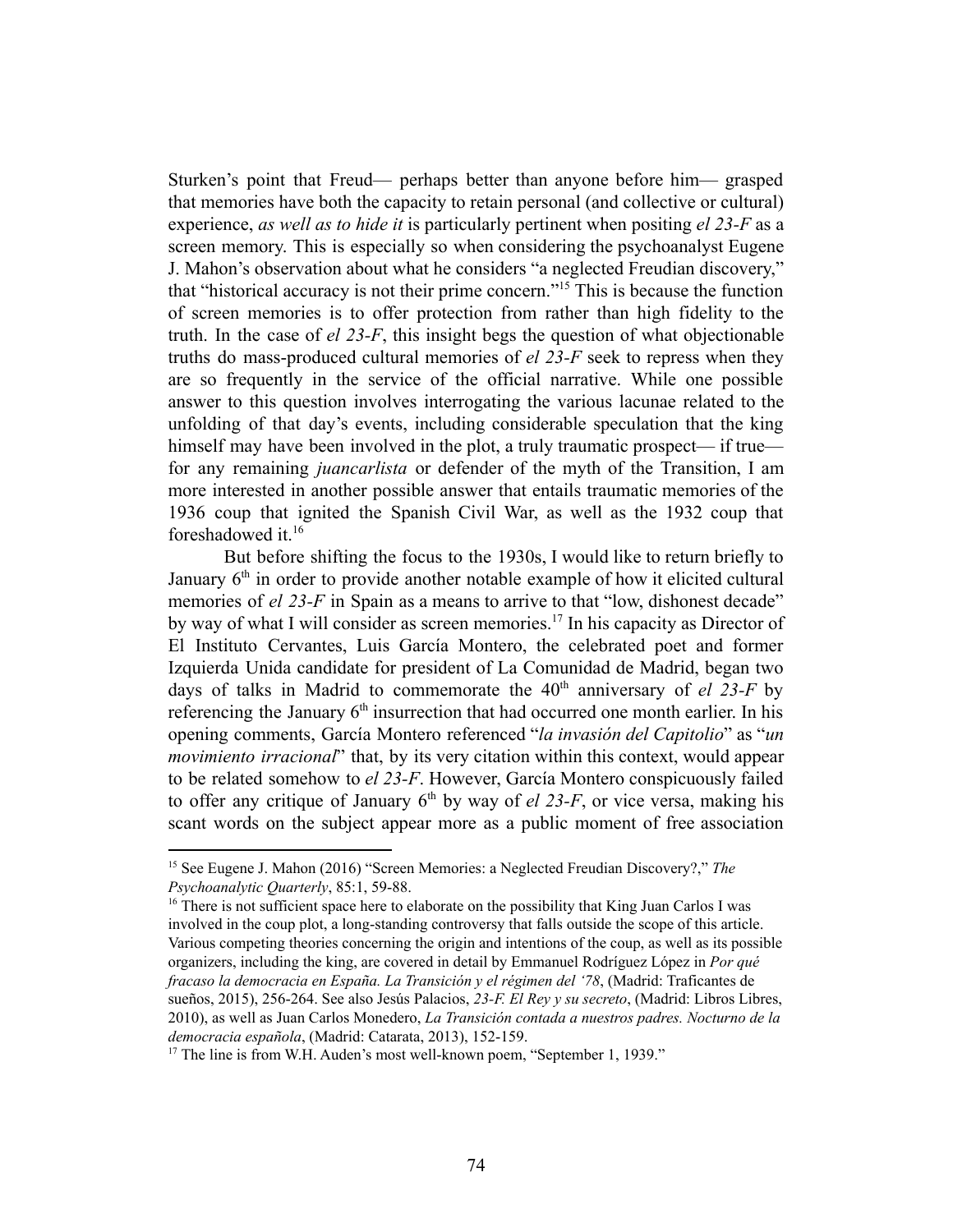than as a conscious statement on the matter. Such arrested analysis, which is reminiscent of the column by Giles Tremlett discussed above, suggests three things. First, that García Montero believed the connection would be obvious to the socially-distanced audience, which included Spanish President Pedro Sánchez and other socialist members of the coalition government. Second, García Montero's affect and word choice to describe the participants of the January  $6<sup>th</sup>$  insurrection as "irrational" without providing any scrutiny of their motivations suggests that he may have been overwhelmed by the (screen) images of the political violence of that day, which were still quite fresh at the time, if also incomplete in their representation of the extent of the violence that took place, which was revealed only months later. Third, such an analytical impasse is indicative of the limits of what is permissible to state openly about *el 23-F*, especially in the presence of *el presidente del gobierno*, the master signifier of Spanish symbolic authority. Thus, ideological censorship may explain why García Montero did not make a more profound connection between the two events in his welcoming remarks to open these *jornadas*, which, tellingly, were titled, "Los retos de la democracia. 40 años después del golpe de Estado del 23 de febrero," which were inaugurated by the First Vice-President and Minister of Democratic Memory, Carmen Calvo, who was also in the audience.<sup>18</sup> Ultimately, in this curious speech act, January  $6<sup>th</sup>$  is deployed in the service of the official narrative of *el 23-F*, whose utterance was overdetermined by ideological forces and its proximity to state power: even an established poet and public figure who has professed his republican ideals elsewhere could not speak otherwise within this context.<sup>19</sup>

Now, if we zoom out from García Monteros's comments to consider their context from a wider angle, then *el 23-F* comes into focus as a screen memory that, as Freud claims, "owes its value as a memory not to its own content but to the relation existing between that content and some other, that has been suppressed."<sup>20</sup> And as I've alluded to already, in the case of  $el$  23-F, that other content would belong to the 1936 coup against the II Spanish Republic that was launched between July  $17-18<sup>th</sup>$ , whose partial failure resulted in the Spanish Civil War, as well as the coup attempt led by General José Sanjurjo that had failed spectacularly four years prior. While cultural memories of the 1936 coup have been recovered over the past two and a half decades primarily through the exhumation of mass graves directly tied to that coup and an explosion of cultural production that contests the official narrative constructed during the Transition

 $18$  García Montero's comments can be heard at the beginning of the recording of the event. See

<sup>&</sup>quot;Los retos de la democracia. 40 años después del golpe de Estado del 23-F," *Instituto Cervantes*, YouTube video, https://www.youtube.com/watch?v=UiDR-P6vlF0.

<sup>19</sup> For example, see Luis García Montero, "Un pensamiento republicano," *Público*, April 17, 2011.

<sup>&</sup>lt;sup>20</sup> Freud, 320.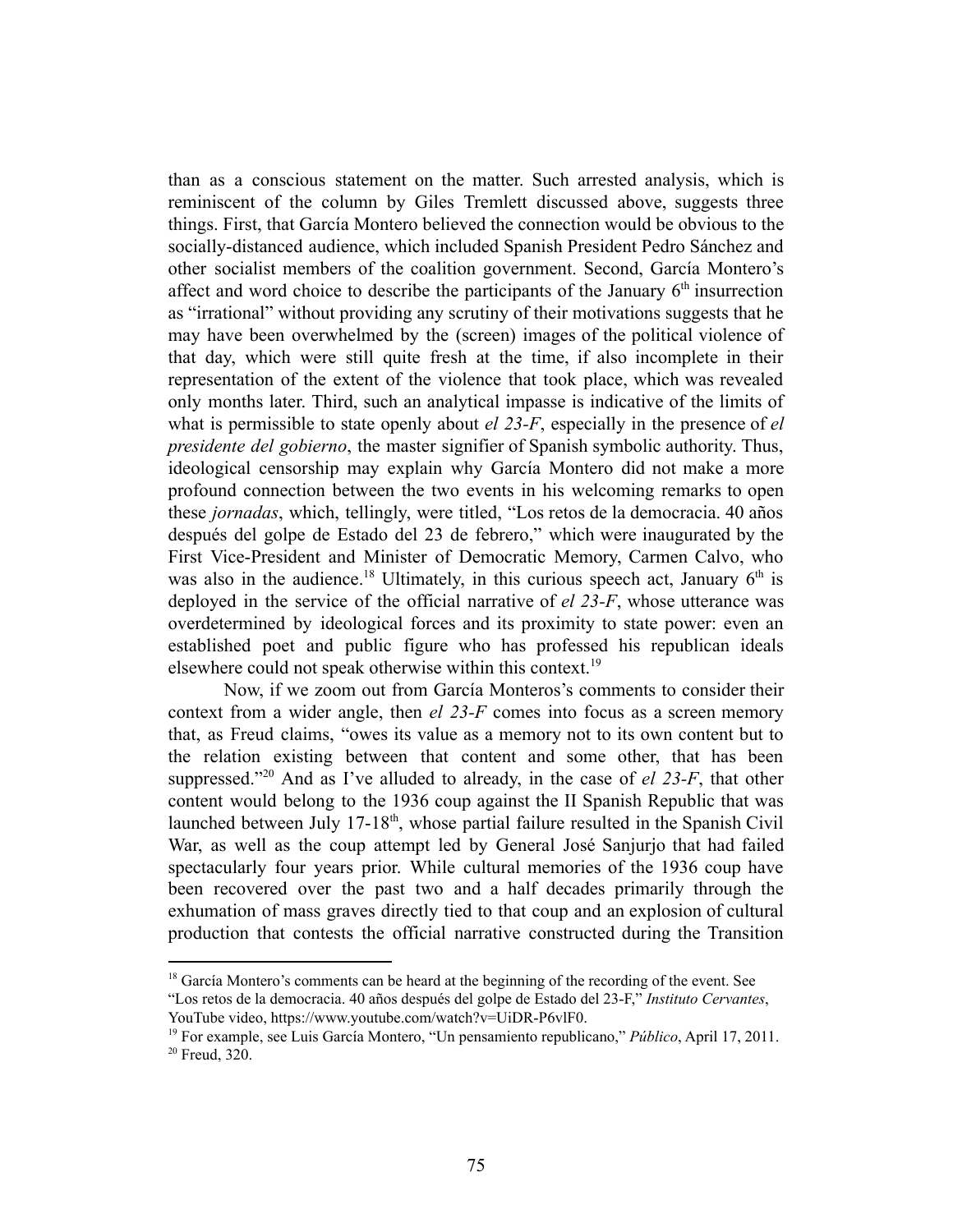about the Spanish Civil War as a period of "collective insanity" in which blame for its origin is shared equally by the II Spanish Republic and the assortment of generals and fascists who plotted against it, the 1932 coup has largely been relegated to the dustbin of cultural memory.<sup>21</sup> Of course, there are obvious reasons for this discrepancy, since the historical significance of the former dwarfs that of the latter. However, I insist on the importance of including the 1932 coup attempt here as I believe it contains some valuable lessons for understanding the January 6 th insurrection that have been overshadowed by both *el 23-F* and the 1936 coup, something that is itself a consequence of the displacement of traumatic, "objectionable" content of the coup that ignited the Spanish Civil War onto screen memories of *el 23-F*.

For example, let us hover over the commemorative acts organized by the Sánchez government and extensions of the Spanish state such as El Instituto Cervantes in honor of the  $40<sup>th</sup>$  anniversary of *el 23-F* for a moment longer. Two full days of talks featuring an array of public figures that culminated with an address by King Felipe VI in El Congress de los Diputados in the absence of his father who had self-exiled to Abu Dhabi six months earlier. Heir to Juan Carlos I's endangered legacy, Felipe VI stressed his father's role in defeating the coup by reminding all listening that "el Rey Juan Carlos I asumió como Jefe del Estado su responsibilidad y su compromiso con la Constitución. Su firmeza y autoridad fueron determinantes para la defensa y el triunfo de la democracia."<sup>22</sup> Furthermore, he stated:

Millones de españoles, incluso de mi generación, tienen—temenos— aquella noche grabada en la memoria y sobre todo el recuerdo de cómo, desde la angustia y la preocupación sobre lo que podia suceder, sintieron la tranquilidad de ver cómo la libertad y el orden constitucional prevalecían. $^{23}$ 

What I would like to highlight first is the fact that while it is certainly true that at least a generation of Spaniards have that night recorded into their memory as Felipe VI suggests, it is not entirely clear that the memories they have of it are historically accurate. At the same time, the king's version of the official narrative works to restore his father's status as the hero of Spanish democracy in a political thriller with a happy ending suitable for Hollywood. As Sturken notes, "the desire for narrative closure […] forces upon historical events the limits of narrative form

<sup>21</sup> See Paloma Aguilar, *Memory and Amnesia: The Role of the Spanish Civil War in the Transition to Democracy,* (Oxford: Berghahn Books, 2002).

<sup>22</sup> "El discurso íntegro del rey Felipe VI en el acto por el 40° aniversario del 23F," *laSexta.com*.

 $23$  Ibid.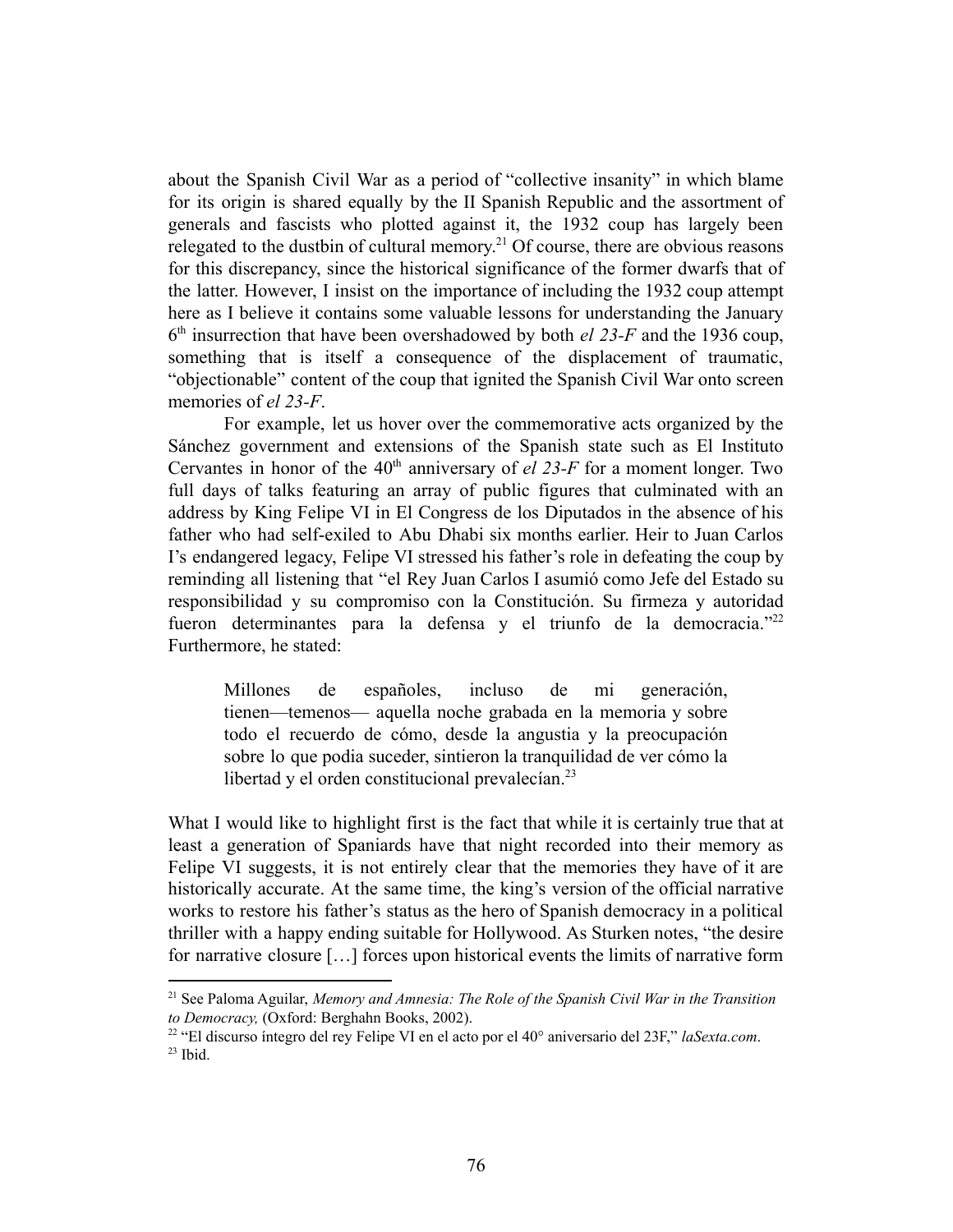and enables forgetting."  $24$  But it is not only all the messy details, loose ends and inconvenient truths of *el 23-F* that are forgotten in this sanitized narrative; the origin and assault against Spanish democracy is also left out of the story. While both Franco's ghost and Juan Carlos I's absence haunt this particular retelling of it, the affective power of *el 23-F* in Spanish cultural memory functions to overpower memories of the II Spanish Republic that was toppled by Franco and the other *Africanistas* behind the 1936 coup. Spain's first experiment in democracy is rendered invisible, and its traumatic destruction is displaced upon the much less traumatic coup waged forty-five years later. To quote Marx: "first time tragic, second time farce."<sup>25</sup> But the farce of  $el$  23-F has tragically blocked the transmission of Spain's democratic history to multiple generations of Spaniards by making it appear again and again— anniversary after anniversary as *the* pertinent battle of Spanish democracy, rather than the bloody war that was waged against it.

To further illustrate how *el 23-F* functions as a screen memory that blocks out traumatic memories of the coup that ignited the Spanish Civil War, let us compare how *el 23-F* and the 1936 coup have been commemorated by the Spanish state. Such a comparison is exceedingly brief as there have been no such official commemorations, at least not since the restoration of Spanish democracy. Nor has there been any official denunciation of the 1936 coup by any Spanish president elected since Franco's death, something that the Association for the Recovery of Historical Memory demanded from Pedro Sánchez in July 2021 to no avail, even as the new Law of Democratic Memory was being touted by the government. Furthermore, while Sánchez did mention the II Spanish Republic on the 90<sup>th</sup> anniversary of its proclamation on April  $14<sup>th</sup>$ , 2021 in a brief statement made on the floor of El Congreso de los Diputados, he did so by conjoining that event with the ratification of the 1978 Constitution and Spain's entrance into the European Economic Community in 1985 to produce a three-pointed genealogy of national progress that completely ignores the fascist assault against the II Spanish Republic, as well as the *longue durée* of the repressive dictatorship that followed its triumph over democracy in Spain.<sup>26</sup> Such conspicuous omissions could not contrast more with how *el 23-F* had been remembered by the Spanish state only two months prior. We have here once again, evidence of a desire for narrative closure— and I would add, a happy ending— that Sturken indicates is indicative of official narratives of history that entail "a 'strategic' forgetting of painful

 $24$  Sturken, 8.

<sup>25</sup> Karl Marx, *The Eighteenth Brumaire of Louis Bonaparte*, (New York: International Publishers Company, 1994).

<sup>26</sup> See the sixth minute of "Sesión Plenaria (14/04/2021)," *Congreso de los Diputados – Canal Parlamento*, YouTube video, https://www.youtube.com/watch?v=SoDGyGv5edQ.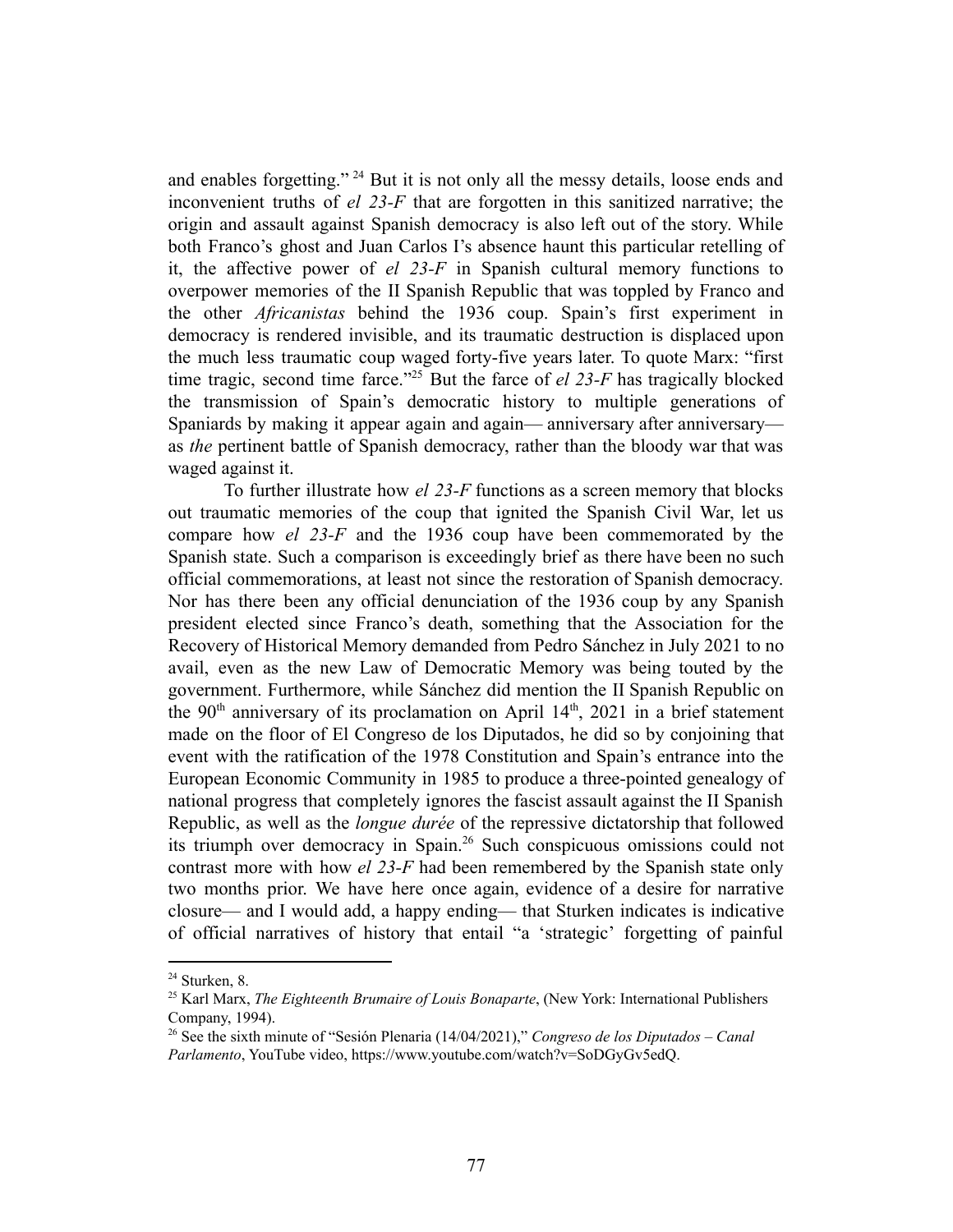events that may be too dangerous to keep in active memory" such as the 1936 coup, the Spanish Civil War and the Francoist dictatorship, all of which work against the possibility of narrative closure and a happy ending.<sup>27</sup> They also disrupt claims made about the "fullness" of Spanish democracy, something that had become a matter of national debate and a source of conflict within the coalition government, the first such government since the II Spanish Republic, in fact. This was due to the polemical remarks made by the then Second Deputy Prime Minister Pablo Igelsias when he stated in an interview that "no hay una situación de plena normalidad política y democrática en España cuando los líderes politicos de los dos partidos que gobiernan Cataluña está uno en la cárcel y otro en Bruselas" in the context of the 2021 Catalunya elections.<sup>28</sup>

While I do not have space here to contribute to this debate in terms of the exceptional situation in Catalunya that provoked it, I would like to point out that Iglesias' comments were made only a few weeks before the events organized by the government to commemorate the  $40<sup>th</sup>$  anniversary of *el* 23-F. These were used to mobilize popular sentiment against them and the "objectionable" cultural memories Iglesias' words had the potential to elicit, which went well beyond the on-going conflict between the Spanish state and Catalunya to encompass questions about the monarchy and its legitimacy as a legacy of the dictatorship that toppled democracy in Spain and produced over 100,000 *desaparecidos* whose prostrate remains were left to rot in mass graves after its celebrated restoration. This historical fact is clearly a stain on any claim to Spain's democratic credentials. And it has been recognized as such in one form or another by the United Nations Working Group on Enforced or Involuntary Disappearances and Amnesty International, as well as the Argentine case investigating Francoist crimes against humanity that created a state of impunity perpetuated by the 1977 Amnesty Law. Such a state has been sustained by every single Spanish government elected since the first democratic elections held in forty years after they were suspended by the dictatorship, in the face of international law and pressure from international bodies and human rights organizations, as well as the family members of the disappeared who cannot in good faith be expected to accept Spain's status as a full democracy when they continue to be treated as second-class citizens. As reported by *El Mundo*:

Congreso, Gobierno y Casa Real aprovechan este 40º aniversario de la intentona golpista para subrayar que España es una democracia plena, en contra de lo que sostiene el vicepresidente

 $27$  Sturken, 7.

<sup>&</sup>lt;sup>28</sup> See Inés Santaeulalia & José Marcos, "Pablo Iglesias: 'No hay una situación de plena normalidad política y democrática en España," *El País*, February 8, 2021.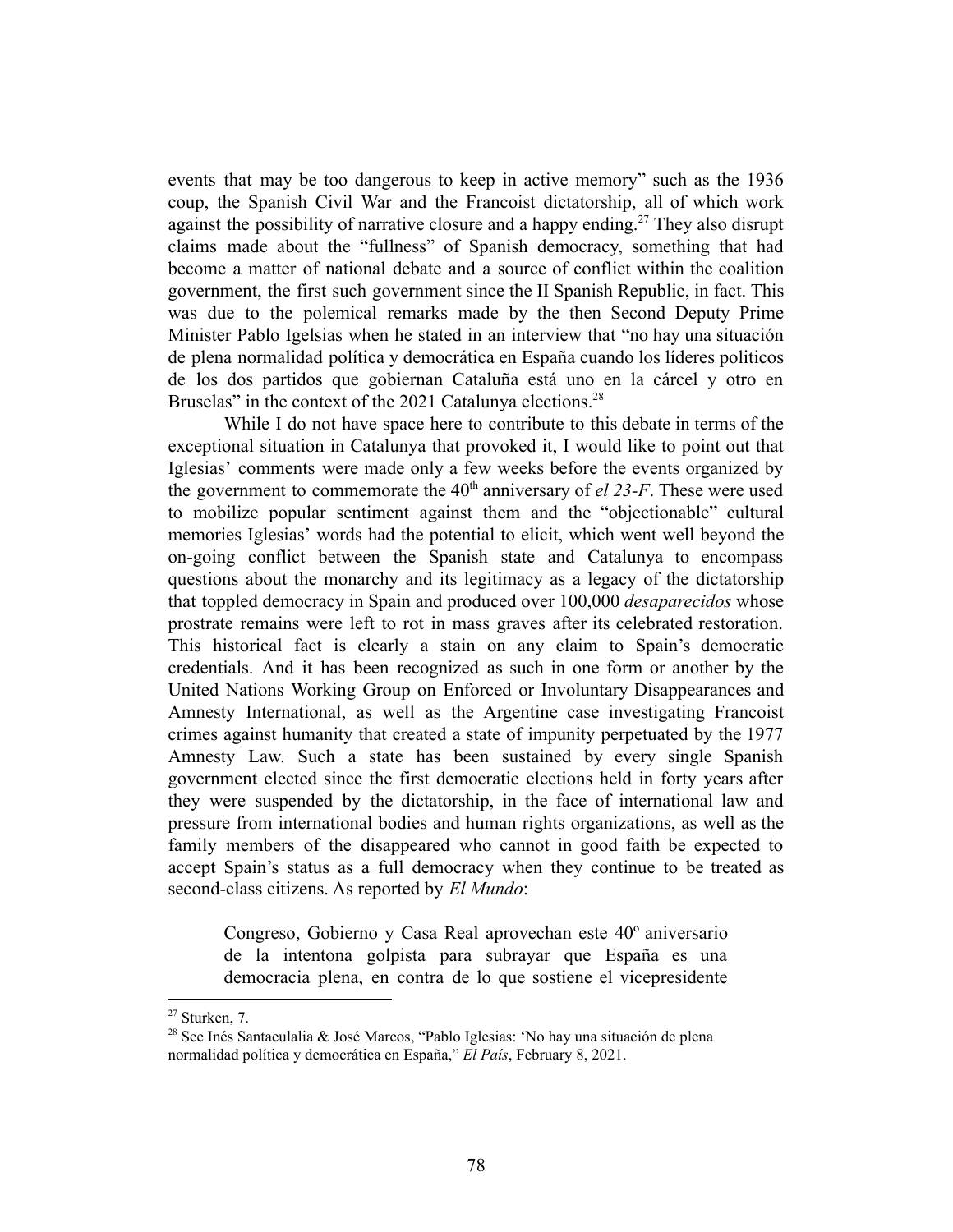Pablo Iglesias y los partidos nacionalistas e independentistas, socios del Gobierno de coalición. El aniversario del 23-F viene a coincidir con un momento álgido en el cuestionamiento de la monarquía por parte de Unidas Podemos desde el propio Gobierno. 29

Here we have evidence of an awareness of how *el 23-F* is deployed as a screen memory to block the flow of dangerous traumatic memories alluded to above and to short-circuit the transmission of history that conflicts with the official narrative of democracy in Spain, which, as the tale goes, begins with the "historic" elections of 1977, not those of 1931, which were celebrated nearly a half century earlier.

#### **The Consequences of Displacement**

If I am correct in claiming that *el 23-F* functions as a screen memory, then, as I have already argued, it means that displacement has occurred between the 1936 coup that ignited the Spanish Civil War and the failed coup of 1981. But before concluding with a short discussion of some of the consequences of the displacement of the memories of a highly traumatic coup upon another less traumatic one, as I have outlined above, there is an additional aspect of this process that I have yet to describe that bears heavily upon those consequences and constitutes one of the most devastating. This has to do with the mass appeal of the official narrative of *el 23-F*, for it is true that it has been embraced since the early hours of February 24, 1981 by the vast majority of Spaniards, regardless of their political affiliation and despite the deterioration of Juan Carlos I's reputation. While it is easy to understand why those on the right have accepted and vehemently defended the official narrative since the consequences of doing so benefit the state created largely by the dictatorship and many of its former officials during the Transition that, by and large, protected the privileges of the dominant classes and preferred sectors of Spanish society under Franco, it is somewhat paradoxical that so many of those on the left have also done so for precisely the same reason. I would assert that an aspect of displacement is at play that at least partially explains this phenomenon above and beyond any overwhelming desire for "*la reconciliación*" or "*la convivencia*" at any cost, which would be consistent with dominant ways of understanding the cultural

 $^{29}$  Lucía Méndez, Felipe VI y Pedro Sánchez aprovechan el 23-F para defender la "plena" democracia Española, *El Mundo*, February 23, 2021.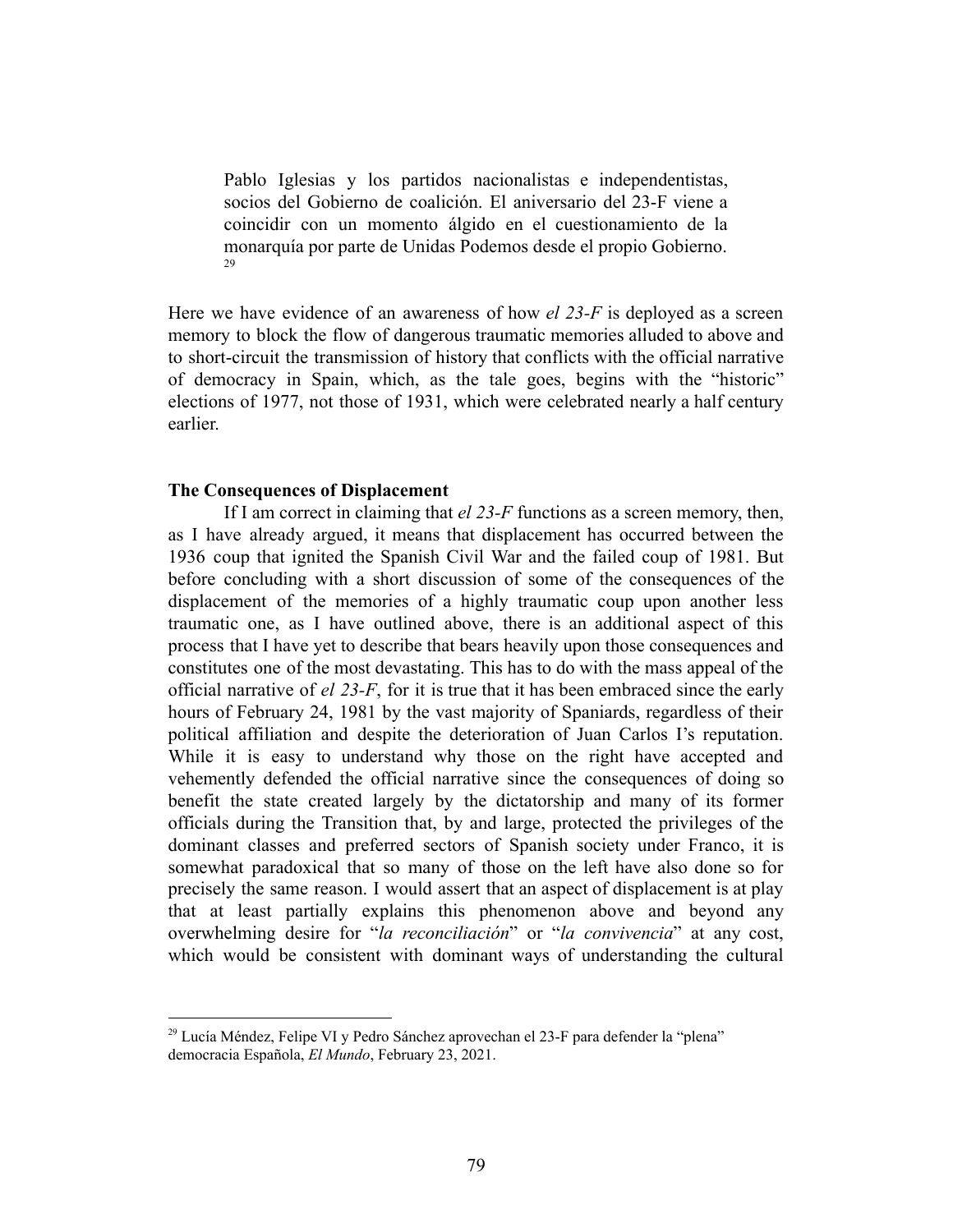politics of the Transition. Once again, the desire for narrative closure and happy historical endings are crucial to this alternative reading.

Displacement is one way to understand Spain's status as a global leader in the application of universal jurisdiction, most notably in the case of Augusto Pinochet. In 1998, the former Chilean dictator was detained in London and placed under house arrest after Spanish judge Baltazar Garzón issued an international warrant for his arrest on charges of genocide, terrorism and murder, which marked the first time that a former head of state was arrested on the international law principle of universal jurisdiction. His arrest was celebrated by the Spanish left and paved the way for the historical memory movement. Although it may not have been obvious at the time, from the perspective of twenty-three years and all that has occurred in terms of historical memory in Spain since then, the Pinochet case seemed to fulfill a displaced wish that had been impossible to achieve in Franco's case. Since his death in 1975, a frequent lament on the Spanish left was that "*Franco murió en la cama*," which signified the frustrated desire to have killed him like the Italians had hung Mussolini, or at least to have defeated his regime and put him on trial and behind bars, a fantasy that suddenly appeared to be unfolding in reality in the Pinochet case. That did not come to pass thanks to the intervention of U.K. Home Secretary Jack Straw who overruled the House of Lords decision to send Pinochet to Spain to stand trial (in Franco's place), but the judicial, political and affective displacement that occurred on the Spanish left during the year and a half that the impossible seemed possible, highlighted the degree to which Spain's traumatic past had been repressed by the Transition, only to return in a related form that, like in the construction of screen memories, "is another element closely associated with the objectionable one."<sup>30</sup> Furthermore, the Pinochet case offered up the prospect of narrative closure and a "happy" ending, if not in Spain, at least in Chile by way of Spain, in the form of a transnational substitution or dictatorial transference that paid off a symbolic debt to Franco's victims, especially the Spanish disappeared who were not yet recognized as *desaparecidos* but were named as such by Emilio Silvia in the regional newspaper article that led him to recover and identify the remains of his grandfather two years later.<sup>31</sup>

I offer this case as a way to support my hypothesis that a similar aspect of displacement combined with frustrated desire explains why a large portion of the Spanish left has embraced the official narrative of *el 23-F*. When viewed from this perspective, the parallels with the Pinochet case are striking. Just as in that case, the desire for the prosecution of another dictator who was closely associated

<sup>&</sup>lt;sup>30</sup> Freud, 307.

<sup>31</sup> Emilo Silva Barrera, "Mi abuelo también fue un desaparecido," *La Crónica de León*, October 8, 2000.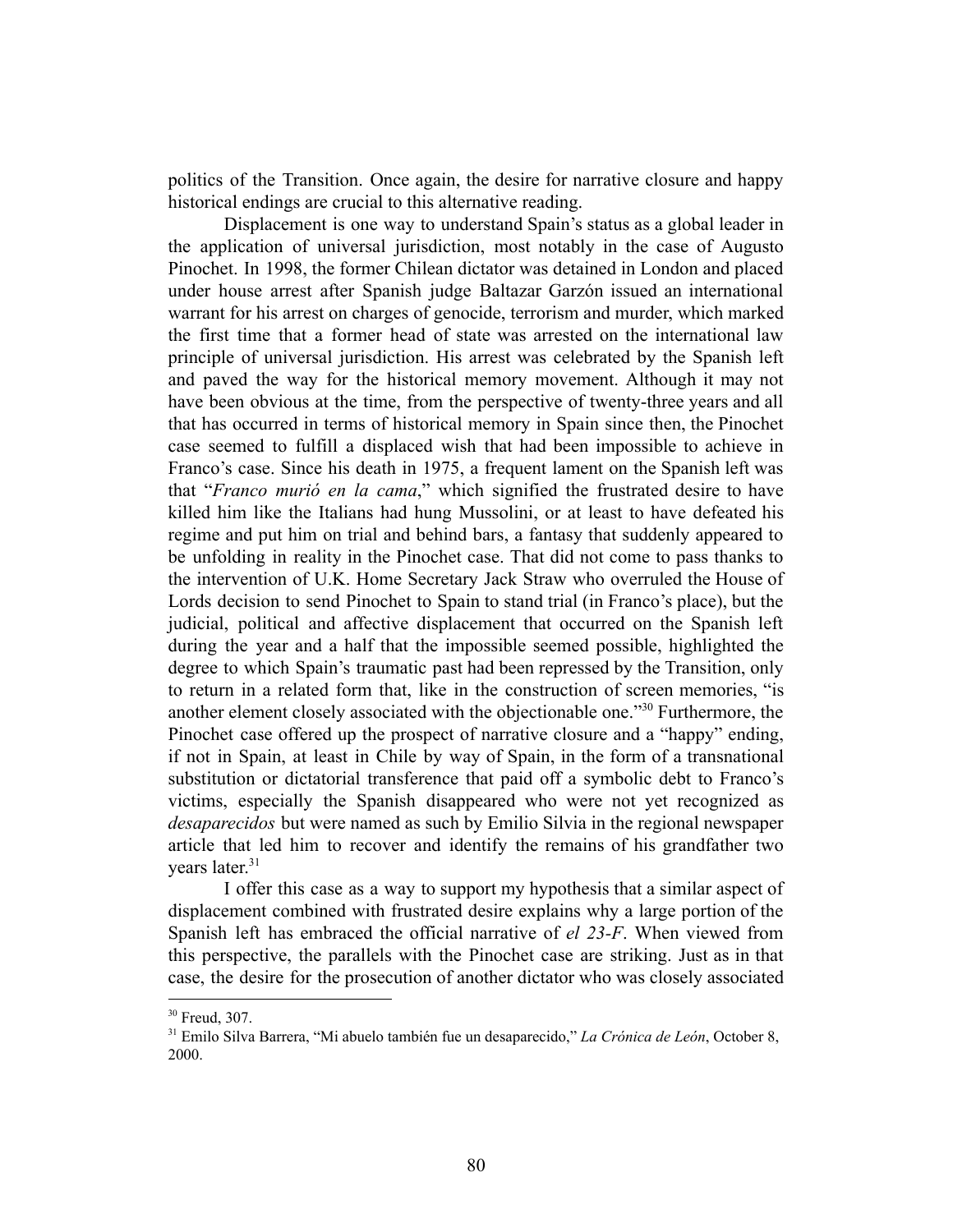with Franco— and it should be noted that Pinochet was an outspoken supporter of Franco's regime and was one of only three heads of state to attend Franco's funeral— resulted in celebrations on the Spanish left when Pinochet was arrested, thus rendering the impossible at least partially possible, in the case of *el 23-F* we can perceive the realization of a related impossible desire that has been displaced onto an object that is closely associated with the original that, like Franco, was lost to history. This lost object is precisely the II Spanish Republic. The corresponding impossible desire of the Spanish left— which was very much alive in the 1980s and remains so today in the form of a leftist melancholy that is still perceptible when it comes to the II Spanish Republic— was to have defeated the 1936 coup that utterly decimated it and repressed its memory. Therefore, when *el 23-F* erupted and the specter of Franco and that of 1936 coup suddenly reappeared— *on screen*— in the "irrational" form of Tejero and rapid bursts of submachine gun fire that were followed by tanks being deployed and the declaration of a state of emergency, was it not an ideal opportunity to phantasmatically crush the 1936 coup, whose traumatic memory was instantly displaced upon the events unfolding in El Congreso de los Diputados and in the streets of Valencia? And while Tejero was clearly no Franco, was not his comical caricature reminiscent of Franco's short stature and incongruous feminine voice that had been displaced onto Tejero's moustache and way with words? What better way to at least partially satisfy the frustrated desire to save the II Spanish Republic and, by extension, the original version of Spanish democracy of which the version celebrated during the Transition was a poor copy limited by the guardians of the dictatorship? Was there any other way to declare "¡*No pasarán*!" that didn't contain an echo of defeat and more than an ounce of deceit in the voice of those who shouted it so long after the fall of what was to be "*la tumba del fascismo*?" How else to achieve some form of narrative closure to the never-ending nightmare that began with the 1936 coup? And if it's true that as the poet Jaime Gil de Biedma claimed, "*de todas las historias de la Historia, la más triste, sin duda, es la de España*," then why not take *el 23-F* as an excuse to celebrate a "happy" ending in the form of an imaginary compensation for having to suffer the traumatic real of such an objectionable truth?

This is exactly the precarious path that Javier Cercas follows in his highly acclaimed "*relato real*" of *el 23-F*, which goes some way to explaining why it was such a phenomenal best-seller that won several major literary awards and was named book and non-fiction book of the year by both *El País* and *El Mundo*, respectively. At the end of *Anatomía de un instante*, Cercas makes a rather outrageous claim about the legacy of Francoism, inverting Gil de Biedma's famous phrase along the way: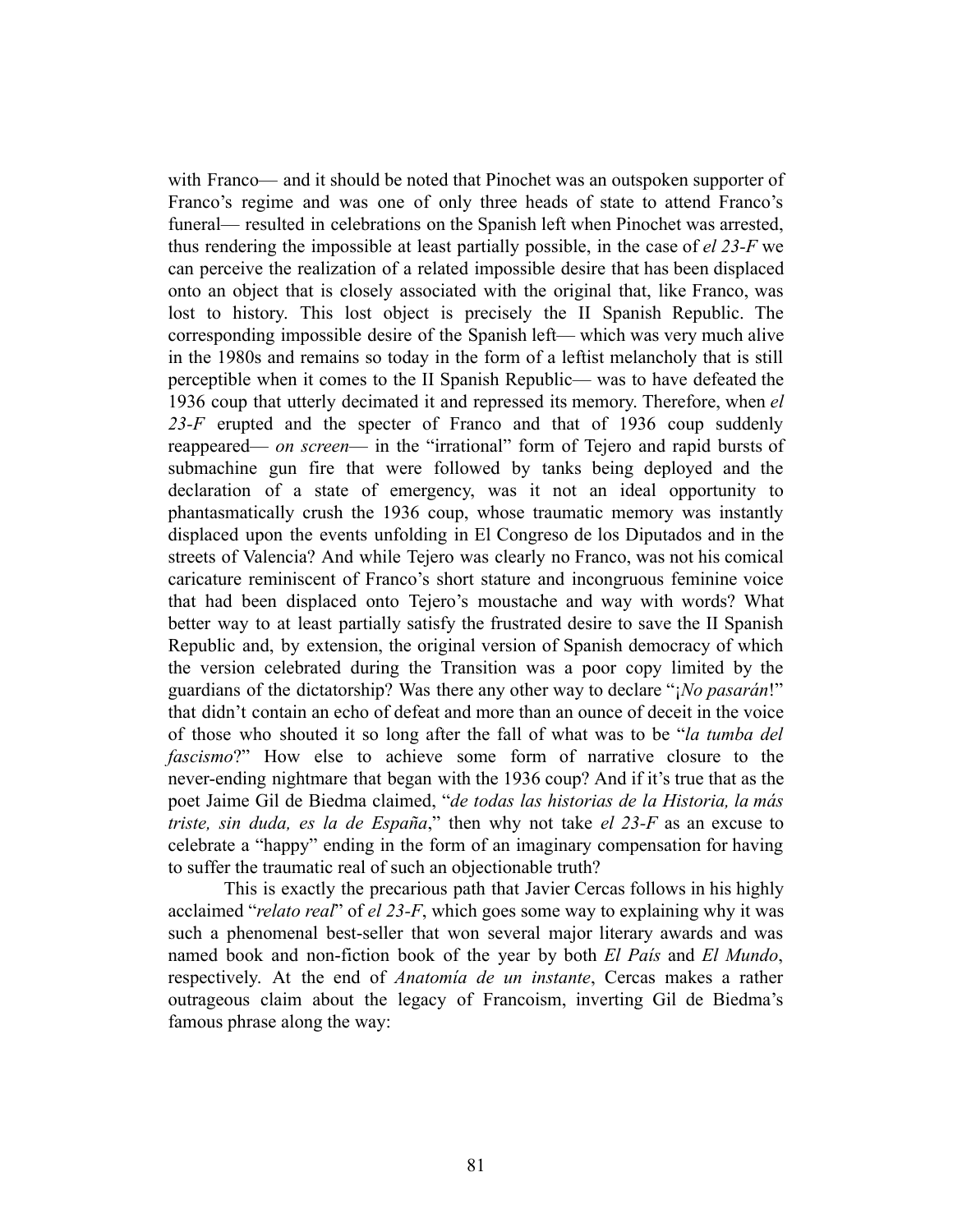En fin, el franquismo fue una mala historia, pero el final de aquella historia no ha sido malo. Pudo haberlo sido: la prueba es que a mediados de los setenta muchos de los más lúcidos analistas extranjeros auguraban una salida catastrófica de la dictadura; quizá la mejor prueba es el 23 de febrero. Pudo haberlo sido, pero no lo fue. $32$ 

This passage sums up how the official narrative of *el 23-F* produces narrative closure and provides a "happy" ending to what was nothing less than a catastrophe for Spanish democracy: Francoism. The very dictatorship that emerged victorious from the organized violence and mass extermination carried out by the Nationalist forces and La Falange with the help of the Catholic Church during and after the 1936 coup— the traumatic memories and legacy of which have been completely erased from this story— is retroactively recovered by the way in which its farcical repetition is narrated and stitched back into the fabric of an elastic cultural memory that fits the psychological needs of all sorts of political persuasions on both the right and the left. Thus, a widely shared libidinal investment in keeping its narrative threads in order far exceeds any attempt at historical accuracy that threatens to undo the knots of meaning and affect that the official narrative of *el 23-F* has kept tied together for so long. This explains the ease and vehemence with which alternative accounts of that *mala noche* are dismissed as conspiracy theories, even as the credibility of the hero that emerges at the climax of the official story has, finally, been called into question.

The consequences of the displacement entailed by *el 23-F* as screen memory go beyond national concerns, however. For those of us concerned about what the January  $6<sup>th</sup>$  insurrection signifies, fixation on *el 23-F* hinders us from seeing how the 1936 coup offers a variety of lessons that might be applicable to this moment of danger. The fact that there are images and video footage of *el 23-F* readily available on-line that look like historical echoes of January  $6<sup>th</sup>$  is one way in which historical analysis is arrested by what already functions as a screen memory to block out a coup that lacks images that convey the same sort of mnemonic power. To cite Sturken one last time, "cultural memory is produced through representation— in contemporary culture, often through photographic images, cinema, and television. These mnemonic aids are also screens, actively blocking out other memories that are more difficult to represent.<sup>333</sup> When the most representative image of the Spanish Civil War is a polemical, grainy black and white photograph of a falling republican soldier that may or may not have

<sup>32</sup> Javier Cercas, *Anatomía de un instante*, (Madrid: DeBolsillo, 2010), 434.

<sup>&</sup>lt;sup>33</sup> Sturken, 8.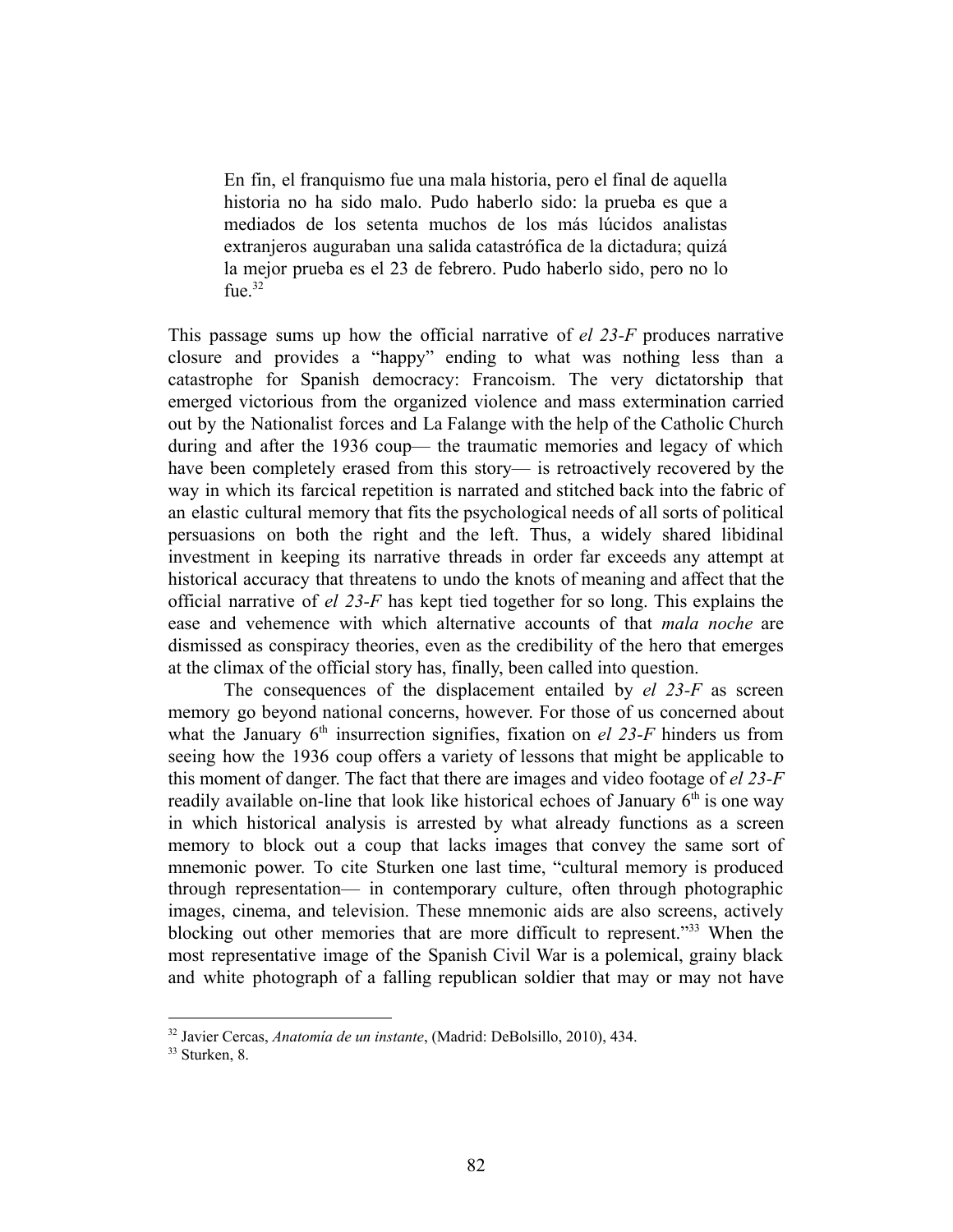been staged, it is difficult to compete with the immediacy of the footage of Tejero and his troops storming the Spanish Parliament, in color. This is not the biggest obstacle to recalling the lessons that the 1936 coup holds for us today, however. That has to do with Spain's marginalization within European and world history, which means that neither the coup nor the Spanish Civil War is taught in any significant detail, at least not in the United States, despite the thousands of U.S. volunteers who joined the Lincoln and Washington Brigades to fight "the good fight" against fascism. But this pedagogical gap is hardly an anomaly, as the war is still barely taught in Spanish schools as well, for reasons that can be traced back to the Transition's stress on "*el consenso*" and "*la concordia*." Such concepts are virtually impossible to apply even to the most equidistant and sterile versions of the war, making it simply too dangerous to teach and ceding more ground to *el 23-F* to function as a largely uncontested screen memory of a coup that blocks out memories of other, more distant ones. This would include the 1932 coup, which has been largely written out of Spanish cultural memory and given short shrift in historical accounts of the events leading up to the Spanish Civil War. And yet, in many ways, that failed coup attempt speaks more directly to our present moment than either *el 23-F* or the coup that it foreshadowed.

"*La Sanjurjada*," was the name given to the August 1932 coup led by General José Sanjurjo, the most famous military figure at the time. Sanjurjo was popularly known as "the Lion of the Riff" for his fighting prowess in the Moroccan War, which was accompanied by an outsized personality that far eclipsed that of another famous general who had made a name for himself by leading ruthless campaigns in North Africa, one Francisco Franco, who did not take part in "the Sanjurjo business." Like the coup that followed it four years later— which Franco joined onto rather late— *La Sanjurjada* mobilized anti-democratic sentiment among sectors of the Spanish military and civil society to take up arms or otherwise support an assault against the II Spanish Republic. In the few detailed historical accounts of it that exist, the coup is depicted as an unorganized fiasco that resulted in a high-profile trial involving 150 people involved in the coup attempt, mostly military officers who were deported to a Spanish colony in North Africa. Sanjurjo managed to escape a death sentence and was granted amnesty by Prime Minister Alejandro Lerroux in 1934, prompting him to go into exile in Portugal. It was from there that he was called upon to take charge of the Nationalist cause in advance of the 1936 coup. But he died in a plane crash shortly after taking off to take command of the rebellion, a fatal accident that has been attributed to Sanjurjo's vanity. Ironically, when the pilot warned him of the danger represented by the weight of his luggage for the small biplane aircraft that he insisted on flying in for the sake of drama, Sanjurjo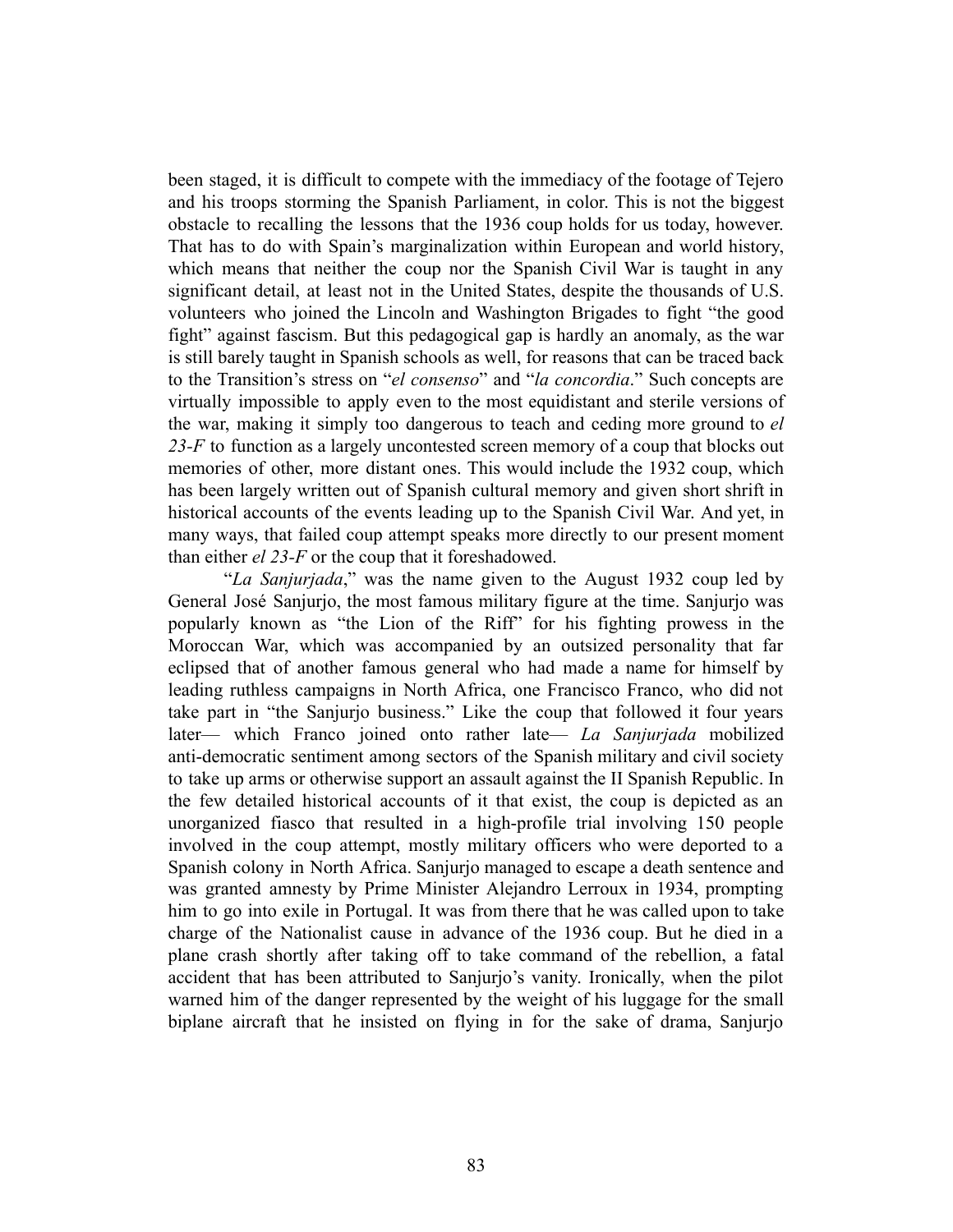reportedly replied that "I need to wear proper clothes as the new caudillo of Spain."34

Perhaps the most important lesson that can be gleaned from the failed 1932 coup attempt for our present moment is that there is always a better organized and more methodical fascist waiting in the wings to take over from the leader if he crashes and burns, either politically or literally. Indeed, the plane Sanjurjo declined to fly in the day he died was the exact same one that had transported Franco from the Canary Islands to Spanish North Africa from where he took command of the Army of Africa. The rest, as they say, is history. Another lesson from the 1932 coup is that neither its disastrous outcome, nor the trial that followed it did anything to thwart the forces that were so radically opposed to what the II Spanish Republic represented. Instead, the plot's failure provided an opportunity for the conspirators of the 1936 coup to learn from the mistakes that were made four years earlier, including keeping the details of their plot a better secret from the government. While it easy to write off the significance of the 1932 coup to the January  $6<sup>th</sup>$  insurrection when considered on its own terms, when considered as the first major step on a long road that leads to the 1936 coup, the Spanish Civil War and the Francoist dictatorship, *La Sanjurjada* begins to reveal itself as an event that might be more commensurate with the messy business of January  $6<sup>th</sup>$  than the many comparisons made to the burning of the German Reichstag that took place in 1933 while Sanjurjo was biding his time behind bars. This included General Mark Milley, Donald Trump's Chairman of the Joint Chiefs of Staff, who told his aids that they were facing "a Reichstag moment" as Trump was preaching "the gospel of the Führer" in the days leading up to the insurrection.<sup>35</sup>

Such comparisons to Hitler were commonplace throughout the Trump presidency and they only accelerated in the aftermath of January  $6<sup>th</sup>$ . This was due largely to the outsized space the Nazis and the Holocaust occupy in U.S and global cultural memories of fascism and genocide, in spite of the fact that fascism began in Italy and the crimes of the Holocaust were prosecuted as war crimes, not as genocide. While these may be considered irrelevant technicalities, they suggest that cultural memories of the Nazis and the Holocaust themselves function as

<sup>34</sup> As recounted in Nicholas Whitlam, *Four Weeks One Summer: When It All Went Wrong*, (Melbourne: Australian Scholarly Publishing, 2017), 10. For more on *la Sanjurjada* and its relationship to the 1936 coup see Hugh Thomas, *The Spanish Civil War*, (London: Harper Colophon Books, 1961), 53-63; Sebastian Balfour, *Deadly Embrace: Morocco and the Road to the Spanish Civil War*, (Oxford: Oxford University Press, 2002), 237-267; and Paul Preston, *The Spanish Holocaust: Inquisition and Extermination in Twentieth-Century Spain* (London: W.W. Norton & Company, 2012), 3-33.

<sup>&</sup>lt;sup>35</sup> Martin Pengelly, "Top US general warned of 'Reichstag moment' in Trump's turbulent last days, *The Guardian*, 14 July 2021.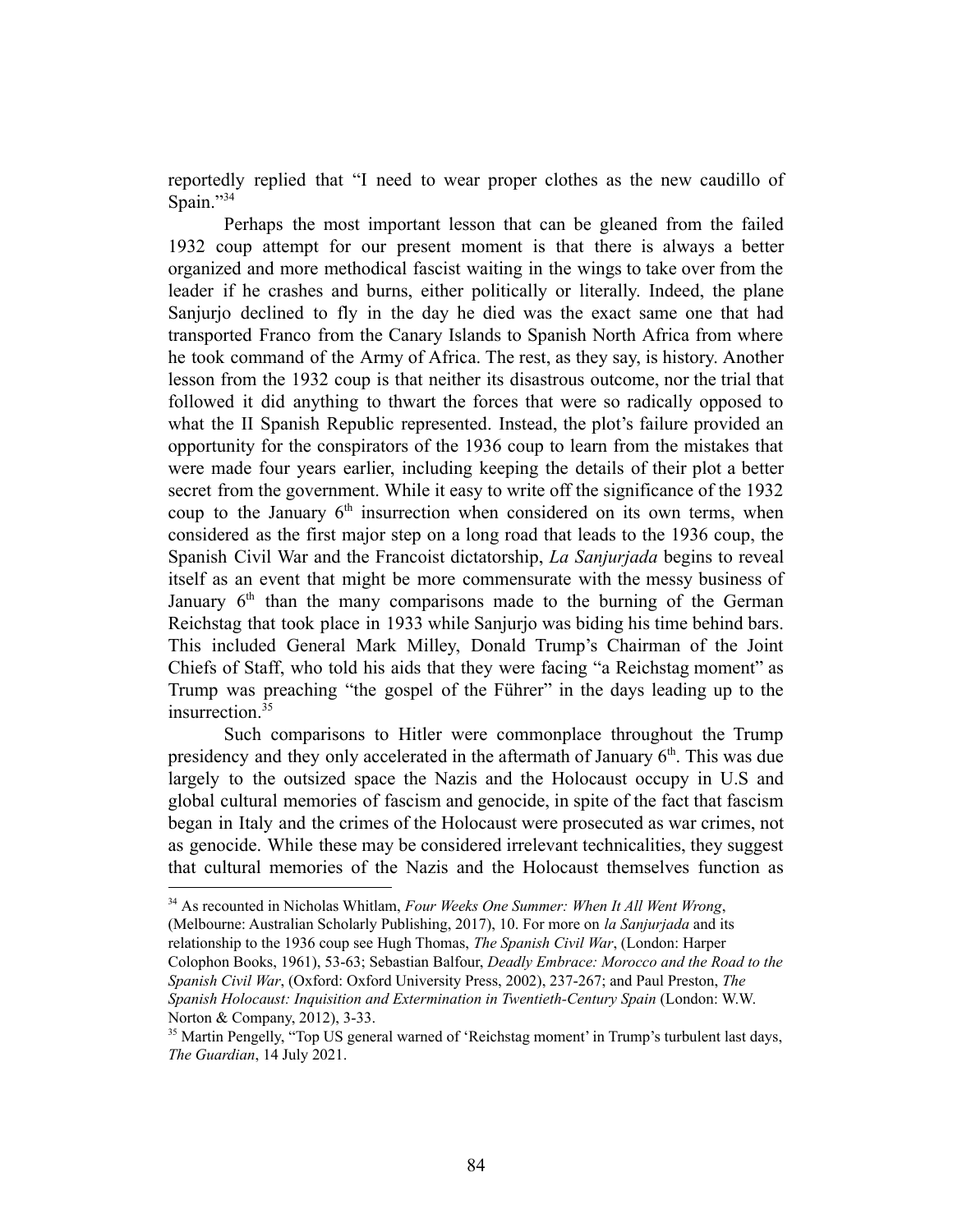screen memories that block out our ability to perceive historical parallels that may have more, different or complimentary historical lessons that bear upon January 6<sup>th</sup> and what it may forebode. This certainly seems to me to be the case when it comes to the coups of the 1930s in Spain, in addition to Francoism itself. For did not Franco ultimately seek to "Make Spain Great Again?" in ethnic national terms similar to those pronounced by Trump? Was Franco and the other Africanista generals behind those two coups not motivated, like Trump, by a sense of imperial nostalgia forged by "*el desastre*," otherwise known as the Spanish-American War that ended the Spanish Empire in 1898 and marked the beginning of "the long American Century" that would abruptly end on September  $11<sup>th</sup>$ , 2001, providing Trump with a rationale to promote "America First" once again? Did not Francoism also mobilize what political scientist Wendy Brown has so lucidly described as "ressentiment […] born of dethronement, from lost entitlement, rather than weakness," which she ascribes to the legions of white men who feel they have no future that constitute Trump's base?<sup>36</sup> And didn't Franco combine Christian nationalism with elements of fascism and the elevation of the military in Spanish society to produce the holy trinity of a repressive regime that more closely resembles the basic elements of Trumpism than do Nazism or Italian Fascism?

While historians such as Timothy Snyder have drawn some compelling historical parallels to these two political movements and to Trumpism, with Snyder's short book *On Tyranny: Twenty Lessons from the Twentieth Century* becoming quite popular after Trump's election in  $2016$ ,  $20<sup>th</sup>$  century Spain has largely been omitted from such conversations for the reasons I've already mentioned.<sup>37</sup> The set of questions I end this essay with are intended to spark debate within Iberian Studies about their relevance to January  $6<sup>th</sup>$ , Trumpism and the global political crisis that we are currently facing, not least of all on the Iberian Peninsula. Indeed, the specter of political crisis has recently extended to Portugal after its own leftist coalition government broke down over the 2022 budget that may lead to a snap election that provides the country's first right-wing populist party Chega! (Enough!) room to make substantial gains in representation. Meanwhile in Spain, a snap election called last May by the Partido Popular (PP) President of La Comunidad de Madrid resulted in a landslide repeat victory of the "Trumpista" Isabel Díaz Ayuso that was treated as a showdown between her and Pablo Iglesias, who resigned from his post as Deputy Prime Minister to challenge her, and as a referendum on the national government's handling of the COVID-19

<sup>36</sup> See Wendy Brown, *In the Ruins of Neoliberalism: The Rise of Antidemocratic Politics in the West*, (New York: Columbia UP, 2019). 161-188.

<sup>37</sup> Timothy Snyder, *On Tyranny: Twenty Lessons from the Twentieth Century*, (New York: Tim Duggan Books, 2017).